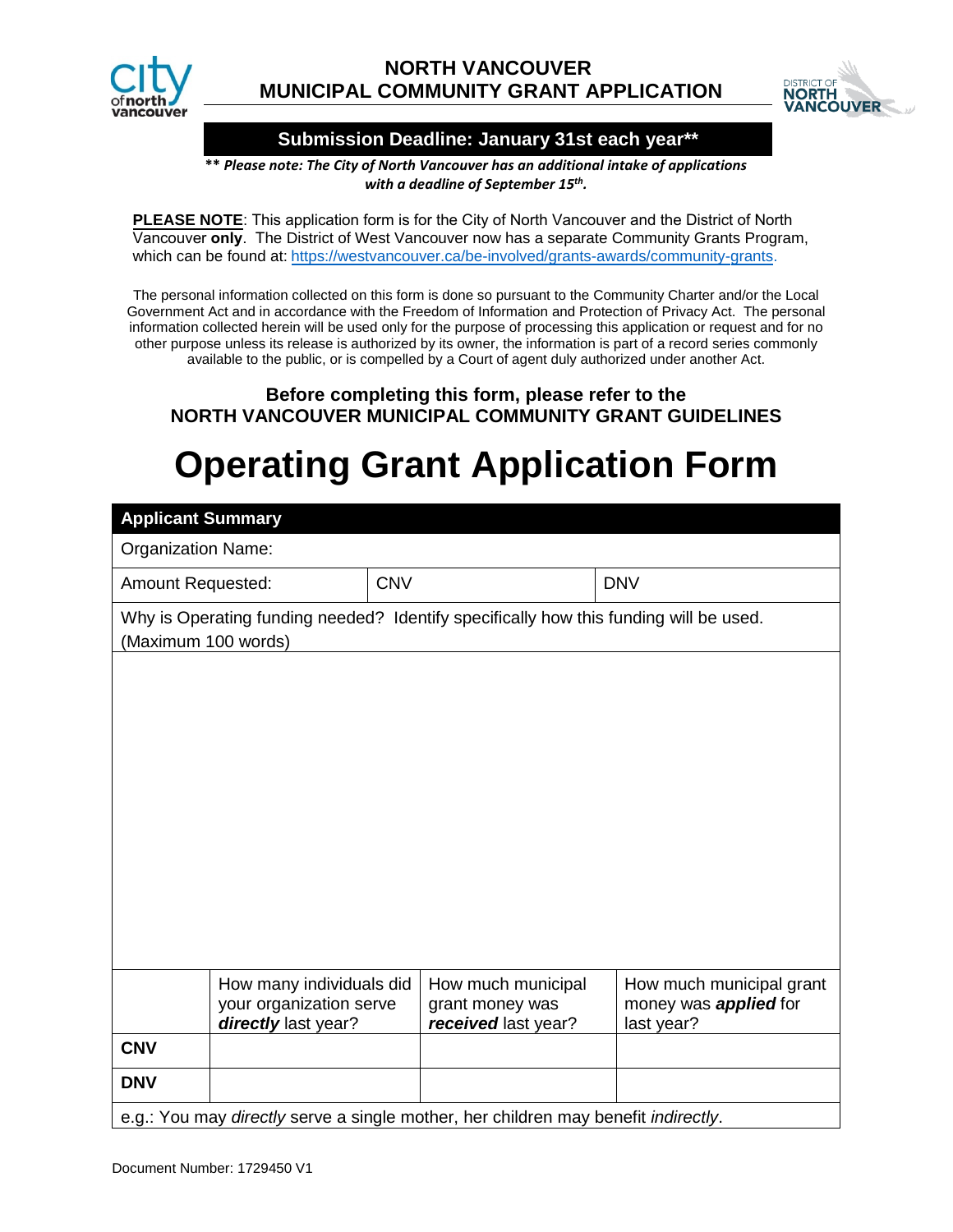Explain how you calculate the number of clients directly served. (Maximum 50 words)

Please identify the specific criteria you will use to evaluate your organization's results and how you measure success. How does your organization evaluate the goals and objectives set out by your Board, e.g. strategic planning, outside accreditation, surveys, etc. (Maximum 100 words)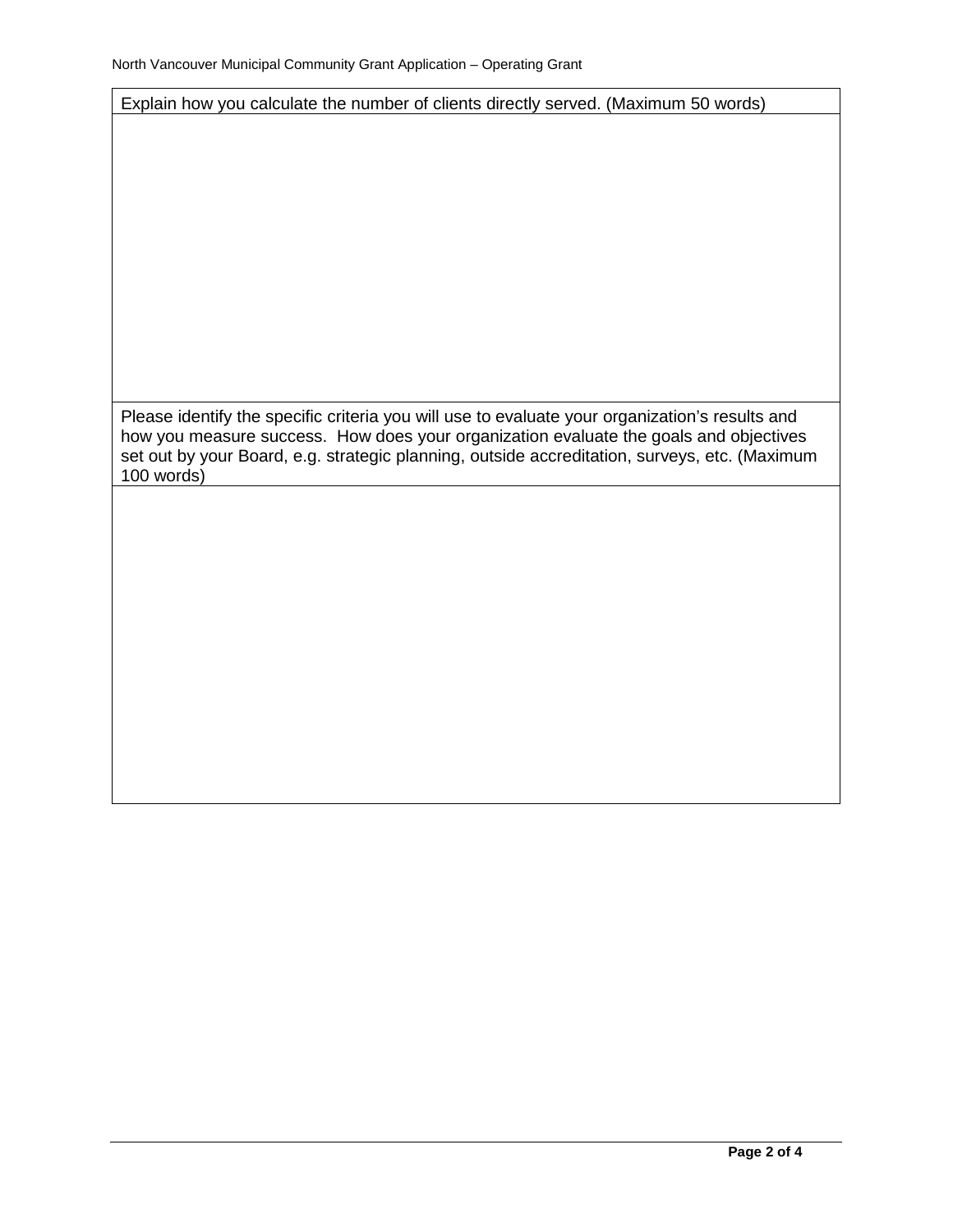| <b>Operating Budget</b>                                                                                  |               |      |  |  |                              |    |           |           |  |
|----------------------------------------------------------------------------------------------------------|---------------|------|--|--|------------------------------|----|-----------|-----------|--|
| For your Fiscal Year commencing:                                                                         |               |      |  |  |                              |    |           |           |  |
|                                                                                                          |               |      |  |  | <b>Is Funding Confirmed?</b> |    |           |           |  |
| <b>Revenue</b>                                                                                           | <b>Amount</b> |      |  |  | <b>Yes</b>                   |    |           | <b>No</b> |  |
| City of North Vancouver                                                                                  | \$            |      |  |  |                              |    |           |           |  |
| <b>District of North Vancouver</b>                                                                       | \$            |      |  |  |                              |    |           |           |  |
| Additional revenue sources (e.g. Gaming, Donations, Provincial, Federal)                                 |               |      |  |  |                              |    |           |           |  |
|                                                                                                          | \$            |      |  |  |                              |    |           |           |  |
|                                                                                                          | \$            |      |  |  |                              |    |           |           |  |
|                                                                                                          | \$            |      |  |  |                              |    |           |           |  |
| <b>In-kind Sources</b>                                                                                   |               |      |  |  |                              |    |           |           |  |
|                                                                                                          |               |      |  |  |                              |    |           |           |  |
|                                                                                                          |               |      |  |  |                              |    |           |           |  |
|                                                                                                          |               |      |  |  |                              |    |           |           |  |
| <b>Total Income</b>                                                                                      | \$            |      |  |  |                              |    |           |           |  |
|                                                                                                          |               |      |  |  |                              |    |           |           |  |
| <b>Expenses</b>                                                                                          |               |      |  |  |                              |    | Amount \$ |           |  |
| Salaries, benefits, mandatory employment costs                                                           |               |      |  |  |                              |    |           |           |  |
| <b>Contract fees</b>                                                                                     |               |      |  |  |                              |    |           |           |  |
| Other costs (please specify):                                                                            |               |      |  |  |                              |    |           |           |  |
|                                                                                                          |               |      |  |  |                              |    |           |           |  |
|                                                                                                          |               |      |  |  |                              |    |           |           |  |
|                                                                                                          |               |      |  |  |                              |    |           |           |  |
|                                                                                                          |               |      |  |  |                              |    |           |           |  |
|                                                                                                          |               |      |  |  |                              |    |           |           |  |
|                                                                                                          |               |      |  |  |                              |    |           |           |  |
| <b>Total Operating Expenses</b>                                                                          |               |      |  |  |                              | \$ |           |           |  |
| Please check the appropriate box if you have received a Permissive Tax Exemption and<br>indicate amount: |               |      |  |  |                              |    |           |           |  |
| CNV:<br>\$                                                                                               |               | DNV: |  |  | $\boldsymbol{\mathsf{S}}$    |    |           |           |  |